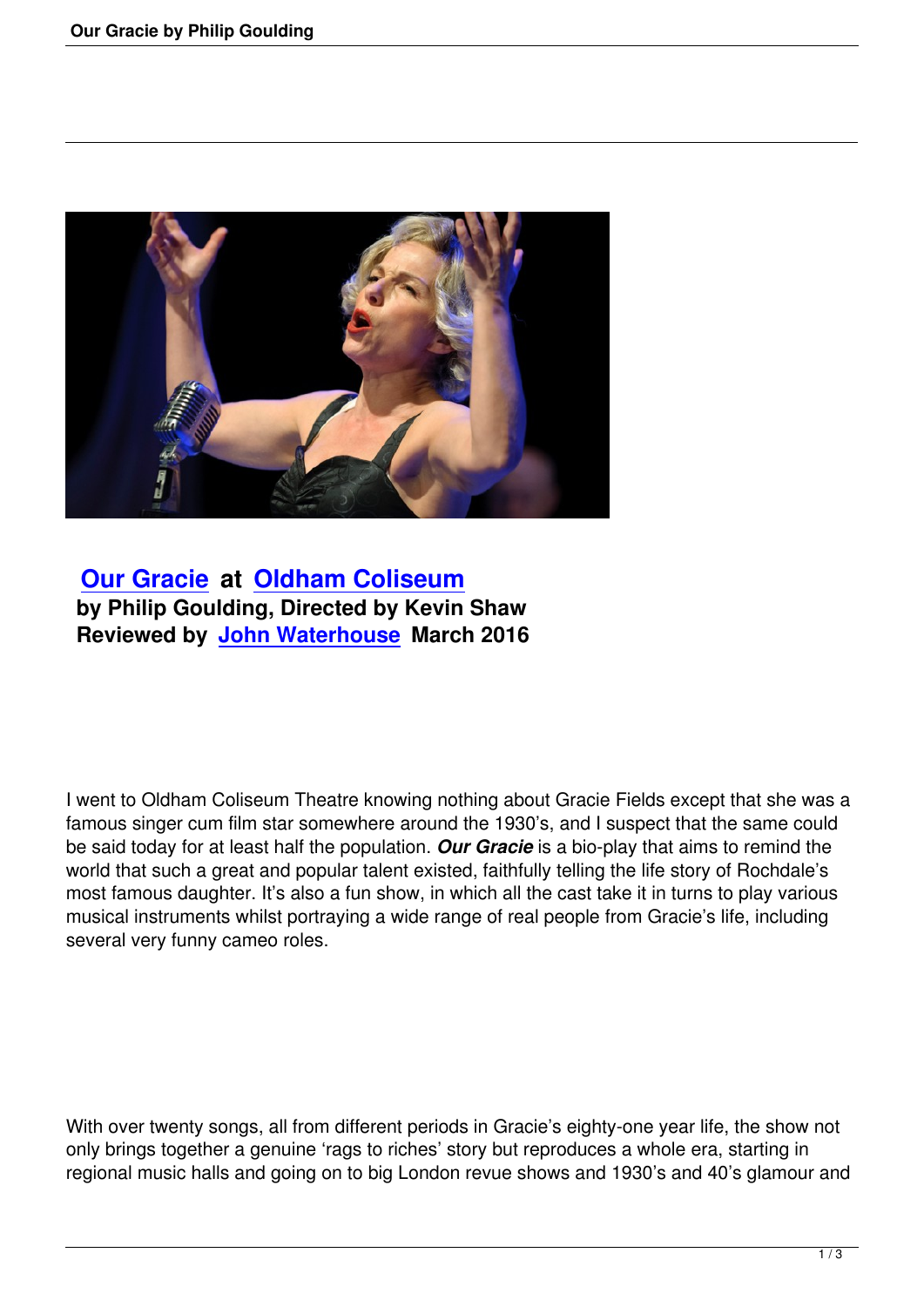razzamatazz, with a set that very much caught the overall style for the period as well as allowing for a lot of minimalist theatre to cover both the time period and varied locations. It's a world that is in so many ways no longer with us and this gives the show an added validity, both as a nostalgic reminder for older audience members and an introduction to something of which those below a certain age will probably have no knowledge.



Inevitably, a show like this stands to a fair extent upon its leading actor and perhaps it is because she also hails from Rochdale that **Sue Devaney** appeared to taken on the role of Gracie as a labour of love, delivering the songs with gusto, whilst also providing a superb characterisation, capturing the humour and the spirit of Gracie. It must be said though that she was excellently supported by a very able cast who each had their moments, delivering comedy and at times, a little sadness as well.

## **Matthew Ganley**

in particular gave some great pieces of theatre, which I will refrain from listing so as not to give any spoilers.